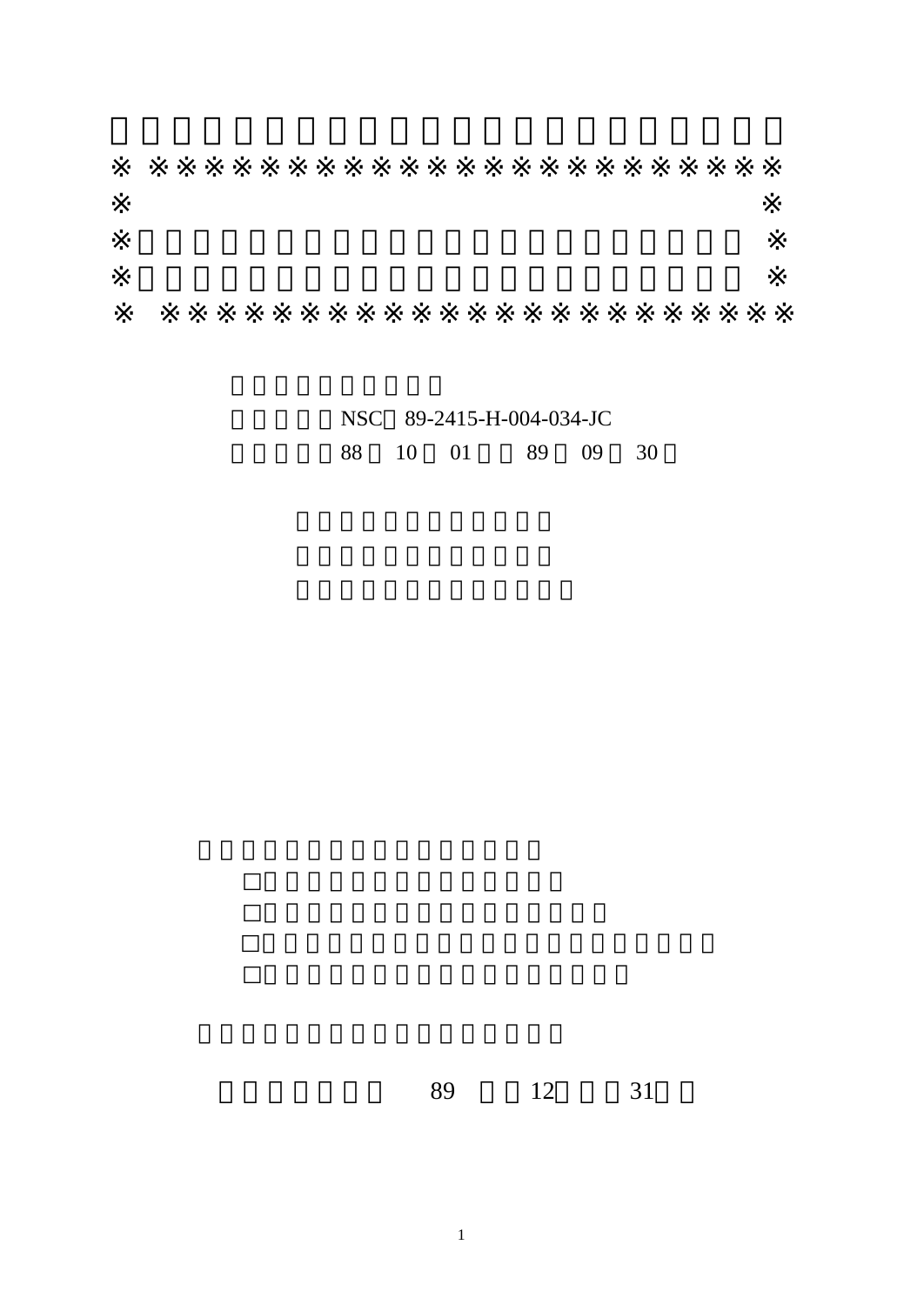# **An Investigation on the Role of Foreign Investors and the Management Policy on Foreign Investors: The Case of Taiwan** NSC-89-2415-H-004-034-JC

88 10 01 89 09 30

#### **Abstract**

 The purpose of this research is to investigate the roles of foreign investors as well as the impacts of their trading behaviors on the Taiwan Stock Markets around the Asian financial crisis. This research will investigate the trading behaviors of foreign investors and their impacts on the Taiwan Stock Market. We will examine the following factors: net buy/sell, aggressiveness, the interaction among various kinds of investors.

 To examine the behavior of foreign investors more thoroughly in detail, this research differs from previous studies on the following three aspects:

- 1. This research will divide the whole sample period into five sub-periods: the period right before financial crisis, the first period during financial crisis, and second period during financial crisis, the third period during financial crisis, and the period after financial crisis. Then, we will examine whether the impacts of foreign investors' trading behaviors on the Taiwan Stock Market are different among these five sub-periods.
- 2. Instead of focusing on the single market index, this research will focus not only on individual stocks heavily invested by foreign investors but also on portfolios composed of these individual stocks.
- 3. We will examine the short-term (intraday) impacts of foreign investors' trading behavior on the Taiwan Stock Market.

In sum, during Asia financial crisis, the impact of foreign investors on other investors had risen. The herding behavior of foreign investors seems existent during the crisis period. And the impact of foreign investors on domestic institutional investors is greater than that on individual. However, since the impact of

 $1.$ 

 $2.$ 

- 
- $3.$

herding

 $2.$ 

1.  $\blacksquare$ 

 $3.$ 

 $4.$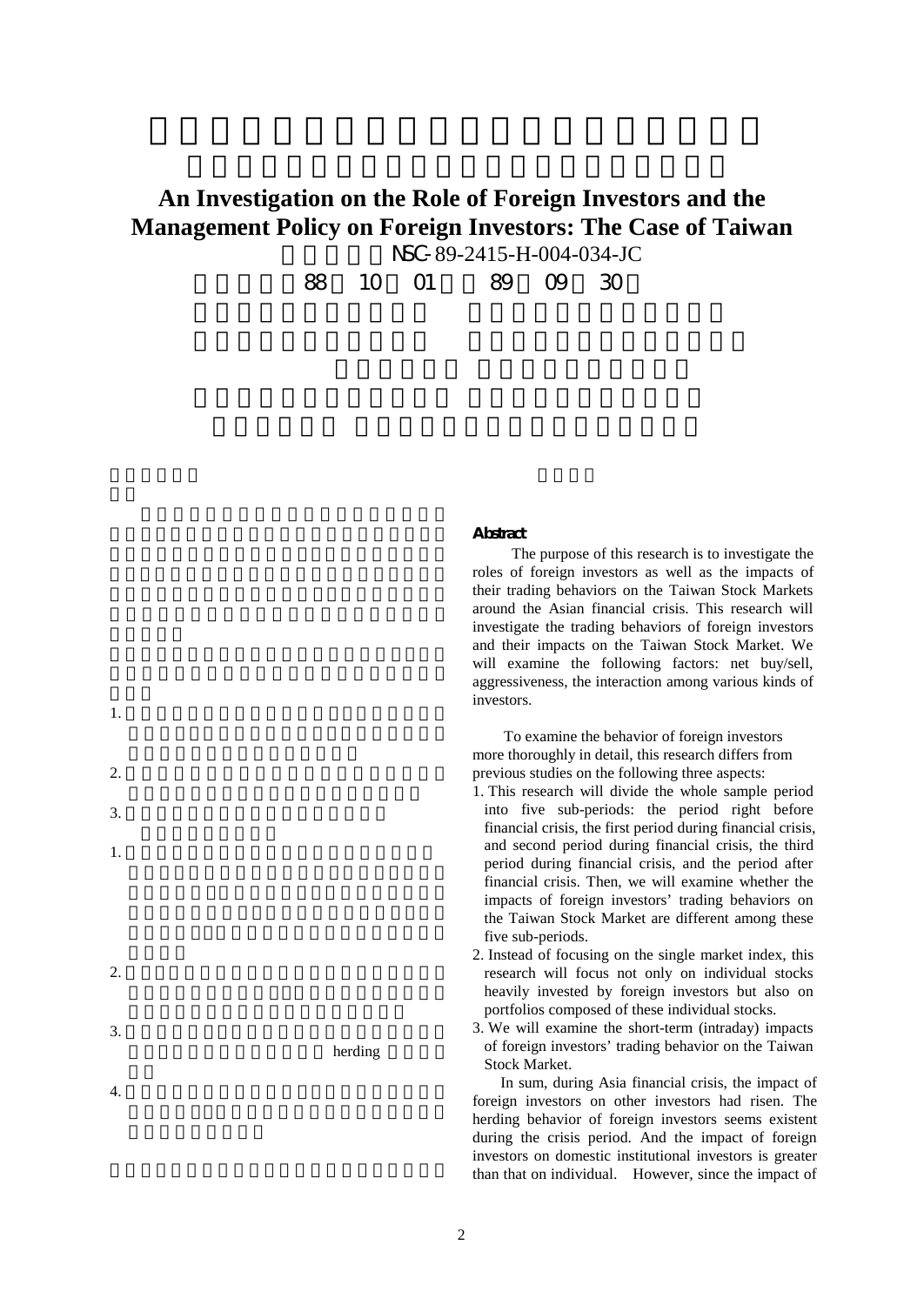foreign investors seems to be not as great as we expect, the management policy of foreign investors may not need to be very restrictive.  $2.$ 

# Keywords Asia Financial Crisis, Management Policy of Foreign Investors, Foreign Investors' Trading Behavior

Trading Behavior

 $3.$ 

1. 資料來源

85 10 1 88 3 31  $1-1$ 

 $(QFII)$ 

| 85.10-85.12 | 13 |  |
|-------------|----|--|
| 86.01-86.06 | 6  |  |
| 86.07-86.09 | 3  |  |
| 86.10-87.03 | 6  |  |
| 88.01-88.03 | 3  |  |

 $2.$ 

**A.** 淨委買或是淨委賣 **Net Buy or Sell :**

 $1-2$ 

**1-2** 外資平均淨委買(賣)金額

|  | Period 1   Period 2   Period 3   Period 4   Period 5  |  |  |
|--|-------------------------------------------------------|--|--|
|  | $-264,208$ $-331,031$ $-705,260$ $311,922$ $312,287$  |  |  |
|  | $-288,111$ $-123,035$ $541,115$ $-283,285$ $-559,495$ |  |  |
|  | 684,006 760,503 341,629 467,672 384,520               |  |  |

1.  $\blacksquare$ 

 $B.$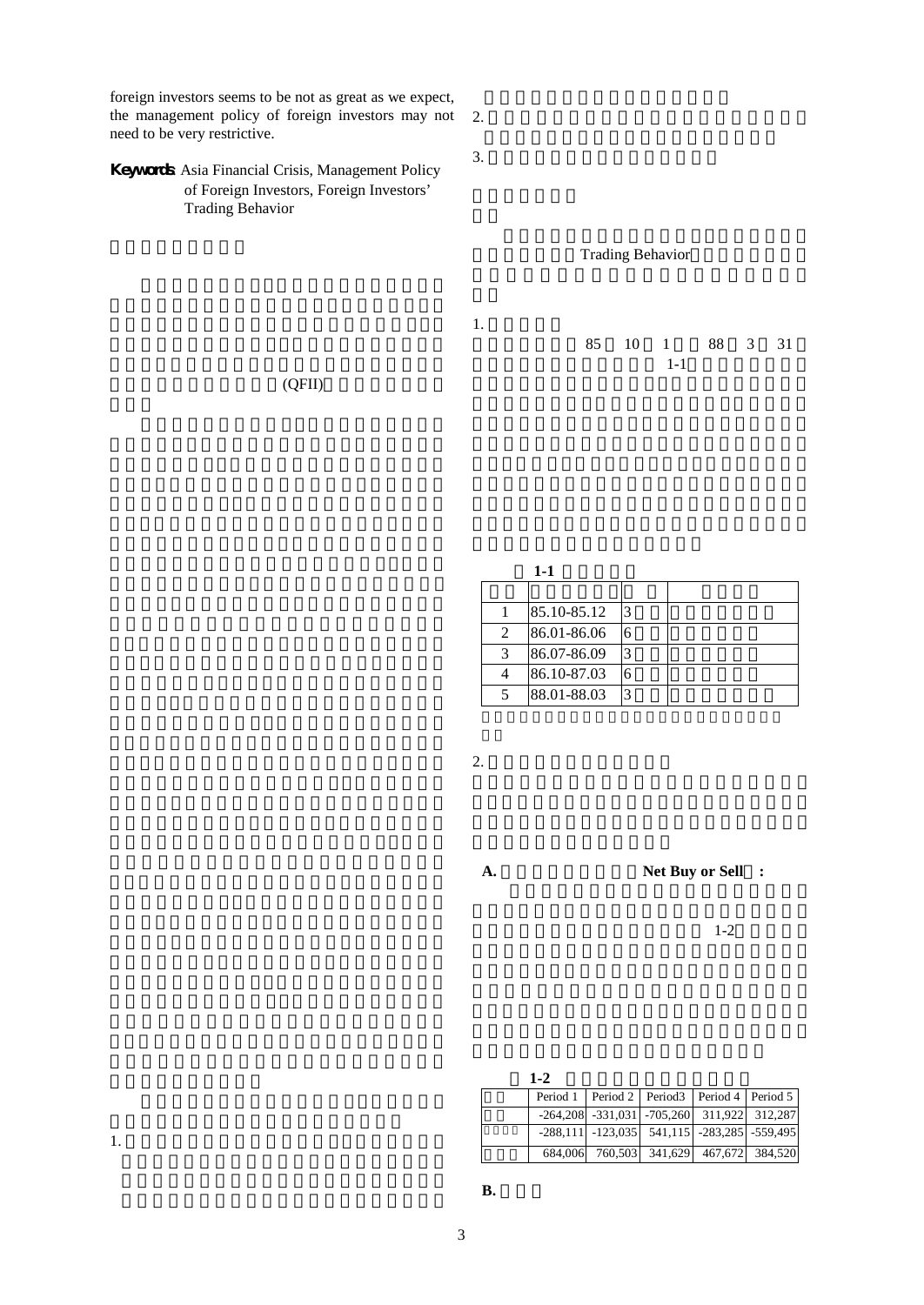

| $1-5$ |    |                                              |    |    |  |  |  |  |
|-------|----|----------------------------------------------|----|----|--|--|--|--|
|       |    | Period 1 Period 2 Period 3 Period 4 Period 5 |    |    |  |  |  |  |
|       |    |                                              |    |    |  |  |  |  |
|       | 10 | 26                                           | 20 | 20 |  |  |  |  |
|       |    |                                              | 18 |    |  |  |  |  |

### $\sim$  1-6

| $1-6$ | <b>VAR</b> |
|-------|------------|
|       |            |

**Panel A** 

|  | (Y)  | Period 1       |                | Period 2<br>Period 3 |                | Period 4       |                | Period 5       |                |                |                |
|--|------|----------------|----------------|----------------------|----------------|----------------|----------------|----------------|----------------|----------------|----------------|
|  |      | $\ddot{}$      | ٠              | $+$                  | ٠              | $+$            | ٠              | $+$            | ۰              | $+$            | ٠              |
|  | Lag1 | 28             | $\mathbf{0}$   | 30                   | $\mathbf{0}$   | 29             | $\mathbf{0}$   | 28             | $\mathbf{0}$   | 24             | $\mathbf{0}$   |
|  | Lag2 | 28             | $\overline{0}$ | 30                   | $\overline{0}$ | 28             | $\mathbf{1}$   | 28             | $\overline{0}$ | 24             | $\overline{0}$ |
|  | Lag3 | 28             | $\Omega$       | 28                   | $\overline{2}$ | 29             | $\mathbf{0}$   | 28             | $\overline{0}$ | 24             | $\Omega$       |
|  | Lag4 | 28             | $\Omega$       | 28                   | $\overline{2}$ | 27             | $\overline{2}$ | 27             | $\mathbf{1}$   | 22             | $\overline{2}$ |
|  | Lag5 | 28             | $\Omega$       | 27                   | 3              | 27             | $\overline{2}$ | 26             | $\overline{2}$ | 22             | $\overline{2}$ |
|  | Lag6 | 22             | 6              | 26                   | $\overline{4}$ | 21             | $\overline{8}$ | 25             | 3              | 15             | 9              |
|  | Lag1 | 1              | 1              | $\overline{4}$       | $\overline{c}$ | 6              | $\overline{2}$ | 6              | 3              | $\overline{4}$ | 1              |
|  | Lag2 | $\mathbf{0}$   | $\overline{c}$ | 3                    | 3              | $\overline{2}$ | 6              | 3              | 6              | $\overline{c}$ | 3              |
|  | Lag3 | 1              | 1              | $\overline{c}$       | $\overline{4}$ | 6              | $\overline{2}$ | 3              | 6              | $\overline{c}$ | 3              |
|  | Lag4 | 1              | 1              | 5                    | $\mathbf{1}$   | $\overline{4}$ | $\overline{4}$ | $\overline{4}$ | 5              | $\overline{c}$ | 3              |
|  | Lag5 | $\mathbf{0}$   | $\overline{c}$ | 5                    | $\mathbf{1}$   | $\overline{4}$ | $\overline{4}$ | $\overline{7}$ | $\overline{2}$ | $\overline{c}$ | 3              |
|  | Lag6 | $\mathbf{1}$   | $\mathbf{1}$   | $\overline{c}$       | $\overline{4}$ | 6              | $\overline{c}$ | $\overline{4}$ | 5              | 3              | $\overline{c}$ |
|  | Lagl | $\overline{c}$ | $\mathbf{0}$   | 3                    | $\overline{2}$ | $\overline{4}$ | $\overline{2}$ | 9              | $\mathbf{1}$   | 3              | $\overline{c}$ |
|  | Lag2 | 1              | 1              | $\overline{c}$       | 3              | $\overline{2}$ | $\overline{4}$ | 6              | $\overline{4}$ | $\Omega$       | 5              |
|  | Lag3 | 1              | 1              | $\mathbf{1}$         | $\overline{4}$ | 3              | 3              | $\overline{7}$ | 3              | $\overline{c}$ | 3              |
|  | Lag4 | $\mathbf{1}$   | 1              | $\overline{2}$       | 3              | $\overline{2}$ | $\overline{4}$ | $\overline{2}$ | 8              | 3              | $\overline{c}$ |
|  | Lag5 | 1              | 1              | $\overline{2}$       | 3              | 1              | 5              | $\overline{2}$ | 8              | 3              | 2              |
|  | Lag6 | $\overline{c}$ | $\theta$       | $\overline{0}$       | 5              | 5              | $\mathbf{1}$   | $\overline{2}$ | 8              | 1              | $\overline{4}$ |

# Panel B

| Period 1 |                  |                | Period <sub>2</sub> |                | Period 3       |                | Period 4       |                | Period 5       |                |                |
|----------|------------------|----------------|---------------------|----------------|----------------|----------------|----------------|----------------|----------------|----------------|----------------|
|          |                  | $+$            | ٠                   | $+$            | ٠              | $+$            | ٠              | $+$            | ÷,             | $+$            | ۰              |
|          | Lag1             | 5              | $\mathbf{0}$        | 10             | $\mathbf{0}$   | $\overline{7}$ | $\mathbf{0}$   | 11             | $\mathbf{0}$   | 6              | $\mathbf{0}$   |
|          | Lag <sub>2</sub> | 3              | $\overline{c}$      | 6              | $\overline{4}$ | $\overline{4}$ | 3              | $\overline{4}$ | $\overline{7}$ | 6              | $\mathbf{0}$   |
|          | Lag3             | $\overline{4}$ | $\mathbf{1}$        | 6              | $\overline{4}$ | 5              | $\overline{2}$ | 6              | 5              | 3              | 3              |
|          | Lag4             | 5              | $\overline{0}$      | $\overline{4}$ | 6              | 5              | $\overline{2}$ | 5              | 6              | 3              | 3              |
|          | Lag5             | 3              | $\overline{c}$      | $\overline{4}$ | 6              | 5              | $\overline{2}$ | 6              | 5              | 4              | $\overline{c}$ |
|          | Lag6             | $\overline{c}$ | 3                   | $\mathbf{1}$   | $\mathbf{Q}$   | 5              | $\overline{2}$ | 5              | 6              | $\overline{c}$ | $\overline{4}$ |
|          | Lag1             | 29             | $\Omega$            | 29             | $\Omega$       | 29             | $\Omega$       | 29             | $\Omega$       | 26             | $\overline{0}$ |
|          | Lag <sub>2</sub> | 24             | 5                   | 26             | $\overline{3}$ | 23             | 6              | 26             | 3              | 25             | $\mathbf{1}$   |
|          | Lag3             | 24             | 5                   | 25             | $\overline{4}$ | 25             | $\overline{4}$ | 28             | 1              | 24             | $\overline{2}$ |
|          | Lag4             | 22             | $\overline{7}$      | 26             | $\overline{3}$ | 25             | $\overline{4}$ | 27             | $\overline{2}$ | 24             | $\overline{2}$ |
|          | Lag5             | 23             | 6                   | 24             | 5              | 24             | 5              | 22             | $\overline{7}$ | 21             | 5              |
|          | Lag6             | 15             | 14                  | 20             | 9              | 16             | 13             | 20             | 9              | 12             | 14             |
|          | Lag1             | $\overline{7}$ | $\overline{0}$      | 13             | $\overline{0}$ | 9              | $\overline{0}$ | 11             | $\overline{0}$ | $\overline{c}$ | $\mathbf{0}$   |
|          | Lag2             | 3              | $\overline{4}$      | 11             | $\overline{c}$ | 6              | 3              | 11             | $\Omega$       | $\mathbf{0}$   | $\overline{c}$ |
|          | Lag3             | $\overline{4}$ | 3                   | 11             | $\overline{c}$ | $\overline{9}$ | $\Omega$       | 10             | 1              | 1              | 1              |
|          | Lag4             | 3              | $\overline{4}$      | 11             | $\overline{2}$ | 8              | $\mathbf{1}$   | 11             | $\Omega$       | $\mathbf{0}$   | $\overline{c}$ |
|          | Lag5             | $\overline{c}$ | 5                   | 10             | 3              | 6              | 3              | $\overline{7}$ | $\overline{4}$ | 1              | 1              |
|          | Lag6             | 1              | 6                   | $\overline{7}$ | 6              | 5              | $\overline{4}$ | 3              | 8              | $\overline{c}$ | $\mathbf{0}$   |

**3.** 各類投資人下單積極性的因果關係

 $\overline{X}$  variable  $\overline{Y}$  variable  $\overline{Y}$ 

 $P^S$ 

| - 30              |  |  |
|-------------------|--|--|
| $1-3$ $1-4$ $1-5$ |  |  |

| $1 - 3$ |    |                                              |    |    |  |
|---------|----|----------------------------------------------|----|----|--|
|         |    | Period 1 Period 2 Period 3 Period 4 Period 5 |    |    |  |
|         | 28 |                                              | 28 | 28 |  |
|         |    |                                              |    |    |  |
|         |    |                                              |    | 10 |  |

價的委賣單視為最積極,於是以新進委賣價格 P

**1-4** 以國內法人積極性為應變數的 F 值顯著次數表

|    | Period 1 Period 2 Period 3 Period 4 Period 5 |    |    |  |
|----|----------------------------------------------|----|----|--|
|    |                                              |    |    |  |
| 29 | 29                                           | 28 | οq |  |
|    |                                              |    |    |  |

# Panel C

|     |      | Period 1<br>Period <sub>2</sub> |                |                | Period 3       |                | Period 4       |                | Period 5       |                |                |
|-----|------|---------------------------------|----------------|----------------|----------------|----------------|----------------|----------------|----------------|----------------|----------------|
| (Y) |      | $^{+}$                          | ٠              | $+$            | ۰              | $+$            | ۰              | $\ddot{}$      | ۰              | $\ddot{}$      |                |
|     | Lag1 | 5                               | $\theta$       | 8              | $\overline{0}$ | 8              | $\overline{0}$ | 3              | $\overline{0}$ | $\overline{c}$ | $\mathbf{0}$   |
|     | Lag2 | 1                               | $\overline{4}$ | 3              | 5              | 3              | 5              | $\mathbf{1}$   | $\overline{2}$ | $\mathbf{0}$   | $\overline{c}$ |
|     | Lag3 | 1                               | $\overline{4}$ | 5              | 3              | $\mathbf{1}$   | $\overline{7}$ | $\Omega$       | 3              | $\mathbf{1}$   | 1              |
|     | Lag4 | 1                               | $\overline{4}$ | $\overline{4}$ | $\overline{4}$ | $\overline{4}$ | $\overline{4}$ | $\overline{2}$ | $\overline{1}$ | $\overline{0}$ | $\overline{c}$ |
|     | Lag5 | 3                               | $\overline{c}$ | 6              | $\overline{c}$ | $\overline{4}$ | $\overline{4}$ | $\mathbf{1}$   | $\overline{2}$ | $\mathbf{1}$   | $\mathbf{1}$   |
|     | Lag6 | $\mathbf{1}$                    | $\overline{4}$ | 3              | 5              | 3              | 5              | 3              | $\overline{0}$ | $\overline{c}$ | $\mathbf{0}$   |
|     | Lag1 | 20                              | $\overline{0}$ | 26             | $\overline{0}$ | 18             | 1              | 21             | $\mathbf{1}$   | 14             | $\mathbf{0}$   |
|     | Lag2 | 11                              | 9              | 21             | 5              | 13             | 6              | 13             | 9              | 10             | $\overline{4}$ |
|     | Lag3 | 9                               | 11             | 22             | $\overline{4}$ | 11             | 8              | 17             | 5              | 9              | 5              |
|     | Lag4 | 12                              | 8              | 19             | $\overline{7}$ | $\overline{7}$ | 12             | 18             | $\overline{4}$ | 8              | 6              |
|     | Lag5 | 15                              | 5              | 23             | 3              | 8              | 11             | 18             | $\overline{4}$ | 7              | 7              |
|     | Lag6 | 13                              | $\overline{7}$ | 14             | 12             | $\overline{7}$ | 12             | 15             | $\overline{7}$ | 6              | 8              |
|     | Lag1 | 21                              | $\overline{0}$ | 26             | $\overline{0}$ | 20             | 1              | 25             | $\overline{0}$ | 18             | $\overline{0}$ |
|     | Lag2 | 21                              | $\overline{0}$ | 26             | $\overline{0}$ | 19             | $\overline{2}$ | 25             | $\overline{0}$ | 18             | $\overline{0}$ |
|     | Lag3 | 16                              | 5              | 24             | $\overline{2}$ | 19             | $\overline{2}$ | 25             | $\overline{0}$ | 17             | 1              |
|     | Lag4 | 16                              | $\overline{5}$ | 19             | $\overline{7}$ | 17             | $\overline{4}$ | 19             | 6              | 14             | $\overline{4}$ |
|     | Lag5 | 12                              | 9              | 19             | $\overline{7}$ | 16             | 5              | 21             | $\overline{4}$ | 12             | 6              |
|     | Lag6 | 16                              | 5              | 14             | 12             | 15             | 6              | 21             | $\overline{4}$ | 9              | 9              |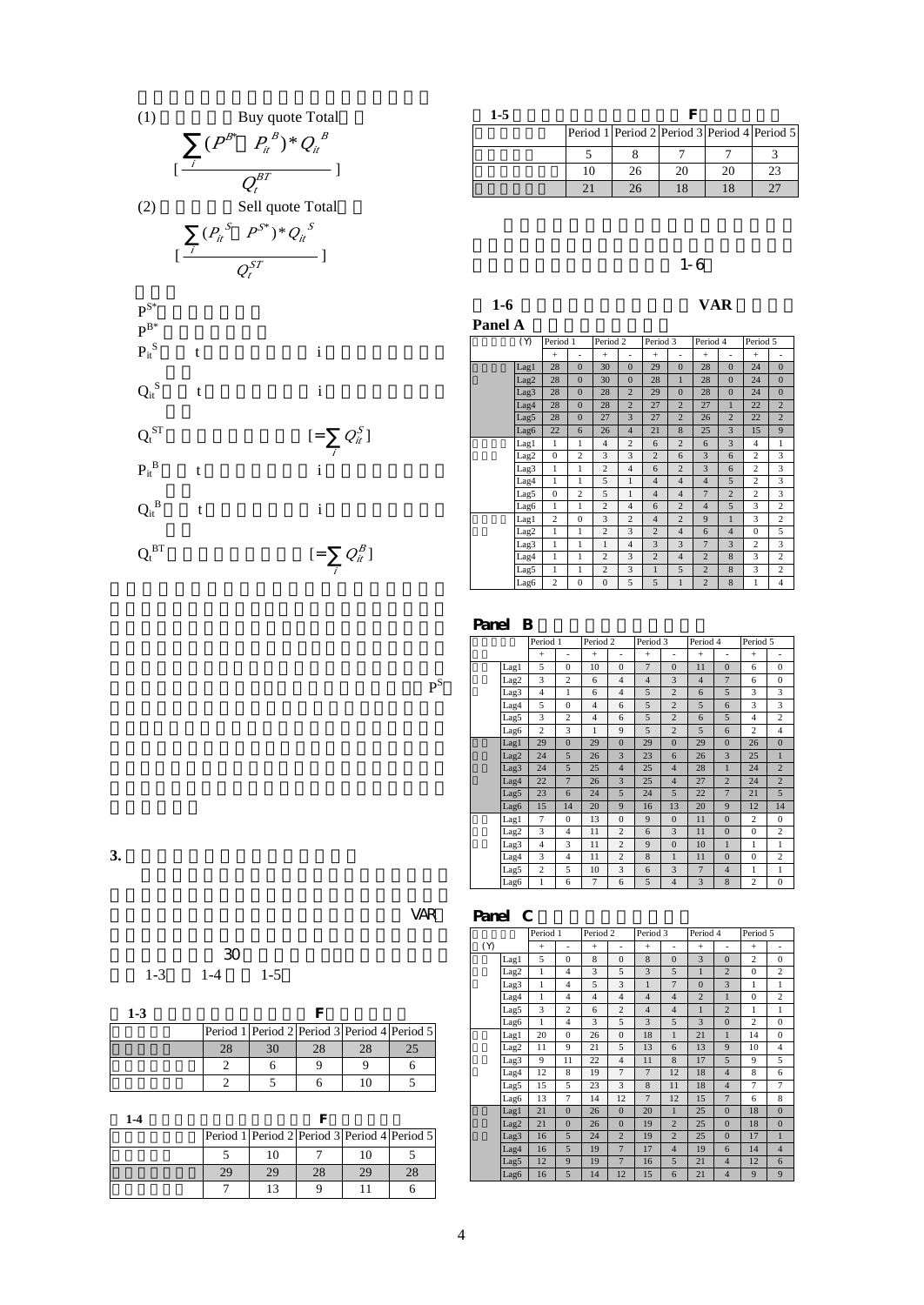1.  $\blacksquare$ 

- $2 \angle$
- $3.$
- herding  $4.$
- $5.$
- 1.  $\blacksquare$
- 2. 達成預期目標情況
- $3 \thickapprox 3$
- 
- 4. 是否適合在學術期刊發表或申請專利
- $5.$
- $(1)$
- 
- $(2)$
- $(3)$ herding
- $(4)$
- $(5)$
- $[1]$  $31$  ,  $47-$ 75  $[2]$ 30 33-41  $[3]$  $[4]$  $[5]$  $[6]$  $[7]$
- [1] Bacchetta, Philippe and Eric Van Wincoop, 1998, "Capital Flows to Emerging Markets: Liberalization, Overshooting, and Volatility," NBER Working Paper No.6530.
- [2] Bekaert, Geert and Campbell R. Harvey , 1997, "Emerging Equity Market Volatility," Journal of Financial Economics 43:29-77.
- [3] Chan, Louis K. C., and Josef Lakonishok, 1993, "Institutional Trades and Intrady Stock Price Behavior," Journal of Financial Economics 33:173-199.
- [4] Choe, Hyuk, Bong-Chan Kho, and Rene' Stulz, 1998, "Do Foreign Investors Destabilize Stock Markets?" The Korean experience in 1997, "NBER Working Paper.
- [5] Delong, J. Bradford, Andrei Shlefer, Lawrence H. Summers, and Robert J. Waldmann, 1990, "Positive Feedback Investment Strategies and Destabilizing Rational Speculation," Journal of Finance 45:379-395.
- [6] Errunza, Vihang and Etienne Losq, 1989, "Capital Flow Controls, International Asset Pricing, and Investors' Welfare: A Multi-country Framework," Journal of Finance 44:1025-1037.
- [7] Grinblatt, Mark, Sheridan Titman and Russ Wermers, 1995, "Momentum Investment Strategies, Portfolio Performance, and Herding: A Study of Mutual Fund Behavior," American Economic Review 85:1088-1105.
- [8] Koutmos, Gregory, 1997,"Feedback Trading and the Autocorrelation Pattern of Stock Return: